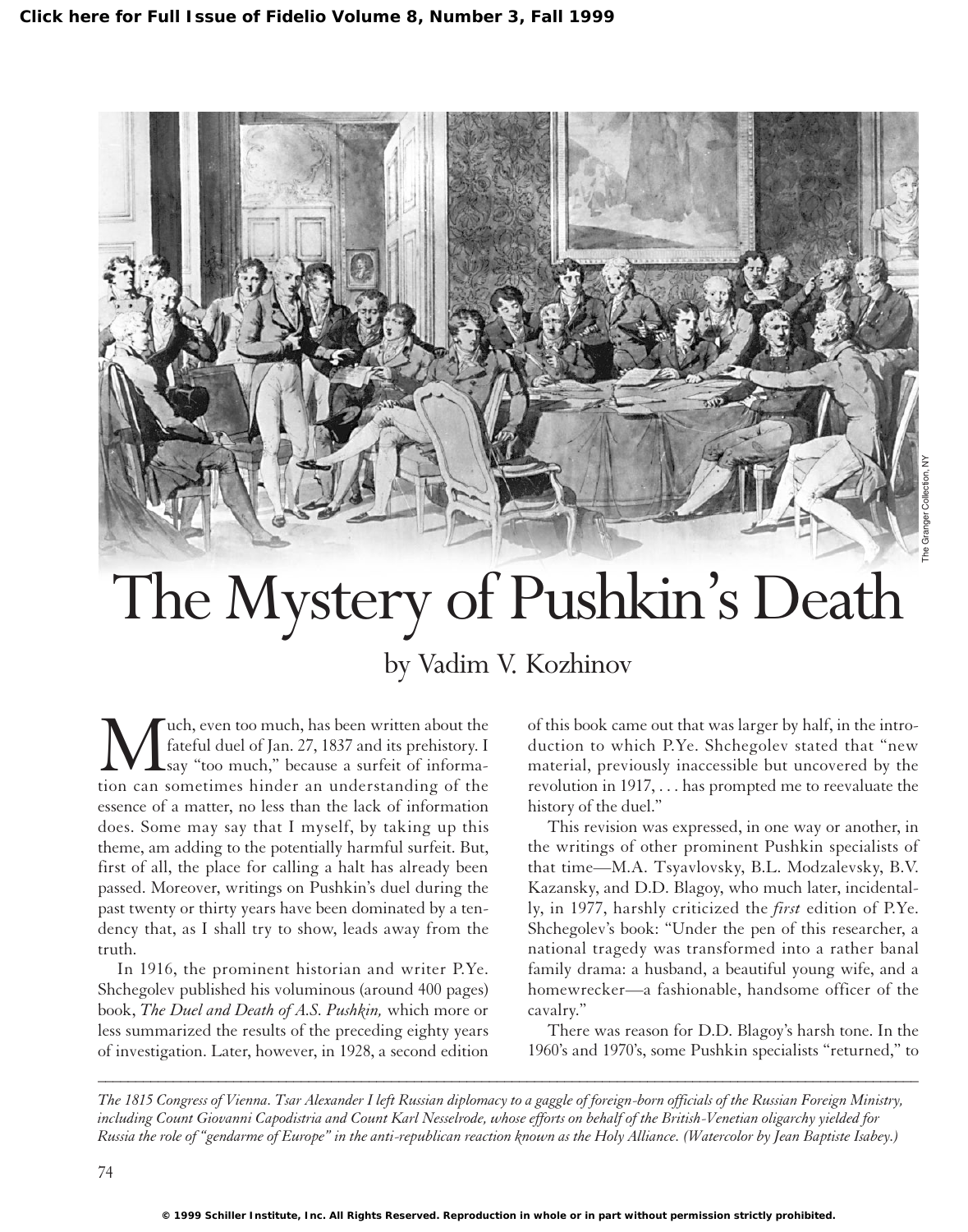some extent, to the old and seemingly totally superseded understanding of the events of Nov. 4, 1836-Jan. 27, 1837. D.D. Blagoy believed (not without grounds) that A.A. Akhmatova\* had initiated this "return," because she experienced a sort of "jealousy" of Pushkin's wife. It was a jealousy that could be understood, and even accepted, as the state of *the soul of Akhmatova as a poet,* but it was hardly appropriate in *research* on the history of Pushkin's duel. Yet, Anna Andreyevna† worked for a long time precisely on her essay, "The Death of a Poet," an ostensibly painstaking piece of research. D.D. Blagoy wrote about that essay, at the time: "Anna Akhmatova went to extremes in her condemnation and accusations against Pushkin's wife . . . ." If the main "guilty party" in the death of the poet were his wife, the entire story of the duel would inevitably become purely an everyday family drama.

Akhmatova was followed by all the Pushkin specialists who worshipped her, above all S.L. Abramovich. The writings of the latter, which were published in huge editions (between 1984 and 1994, nearly half a million copies in all were printed of her four books about the last year of the poet's life), effectively covered up what had been written about the death of the poet as a result of the abovementioned "revision."

Many essential facts, which had been established with a high degree of certainty in P.Ye. Shchegolev's 1928 book, were either reinterpreted, or simply ignored in the writings of Pushkin specialists of the "Akhmatova" tendency. The cited confession of D.D. Blagoy did not change the situation. The result is that now, as at the beginning of the century, there is a widespread notion that the history of the duel may be reduced to the clash of Pushkin with the dandy d'Anthès. This not only distorts the heart of the matter, but essentially belittles the poet.

The actual clash with the "youth," as Pushkin called him, who spoke "vacuous things," which the Dutch Ambassador Heeckeren had "dictated" to him, took place only *at the very beginning*—Nov. 4, 1836. That was the day Pushkin and several of his close associates received the joke "diploma," which reported the unfaith-

––––––––––

fulness of his wife. Since d'Anthès had been pursuing Natalya Nikolayevna blatantly enough for several preceding months, the poet, in the heat of the moment (as was his habit of acting), sent him a challenge. The next morning, however, at the request of d'Anthès' "adoptive father" Heeckeren, who came to see Pushkin, the duel was postponed first for twenty-four hours, and then, a day later, for two weeks. On November 17, Pushkin retracted the challenge, stating verbally and in writing that d'Anthès was a "noble" and "honest" person; later, in a December letter to his father, he even called d'Anthès "a fine fellow."

All of this has been quite precisely known for a long time, but because popular articles have reduced the story of the duel to the notorious love triangle, many people believe that the postponements were, so to speak, accidental; that Pushkin was thirsting to "punish" d'Anthès and therefore, later, on Jan. 25, 1837, sent him a new challenge, with fatal consequences—although, in reality, he sent that extremely offensive letter not to d'Anthès, but to Heeckeren.

On November 4 and the immediately subsequent days, Pushkin was most open with his then young (twenty-three years old) friend, the future outstanding writer Count V.A. Sollogub, who on November 4 brought to Pushkin the envelope he had received (but not unsealed) with a copy of the "diploma." There are a number of very important reports in the memoirs of Vladimir Aleksandrovich, to which we shall return. At this point, it may be noted that the young man immediately offered Pushkin to be his second, but Pushkin, thanking him warmly, decisively refused: "There will not be any duel . . . . "<sup>1</sup>

The point here, obviously, is that only after sending off his challenge, did Pushkin read the "diploma" carefully and determine its real meaning. It stated that Alexander Pushkin had been "elected" deputy to the Grand Master of the Order of Cuckolds D.L. Naryshkin, and "historiographer of the order." The "diploma" was signed by the

––––––––––

<sup>\*</sup> Anna Akhmatova (1889-1966) was a Russian poet, famous for the clarity of her beautiful verses, and for her patriotism, as she refused to leave Russia during the Soviet period, despite the execution of her husband and the imprisonment of her son. A translation of her poem "Creativity" appears on page 61 of this issue.

<sup>†</sup> In Russian, a person may be called by his first name and patronymic, the middle name derived from the father's given name. Thus, Anna A. Akhmatova is called "Anna Andreyevna"—Anna, daughter of Andrei. Tsar Nicholas I is also "Nikolai Pavlovich"— Nicholas, son of Paul.

*Vadim Valerianovich Kozhinov is a leading Pushkin researcher at the Russian Academy of Sciences. He is the author of many books, of which the most recent are "Russia in the Twentieth Century (1901-1939)," "Russia's Destiny— Yesterday, Today, Tomorrow. The History of Russia and Russian Literature," and "Great Creativity, Great Victories." We thank Professor Kozhinov for his kind permission for the Schiller Institute to publish this article, which appears for the first time in German in Ibykus, No. 66, 1999, and here for the first time in English.*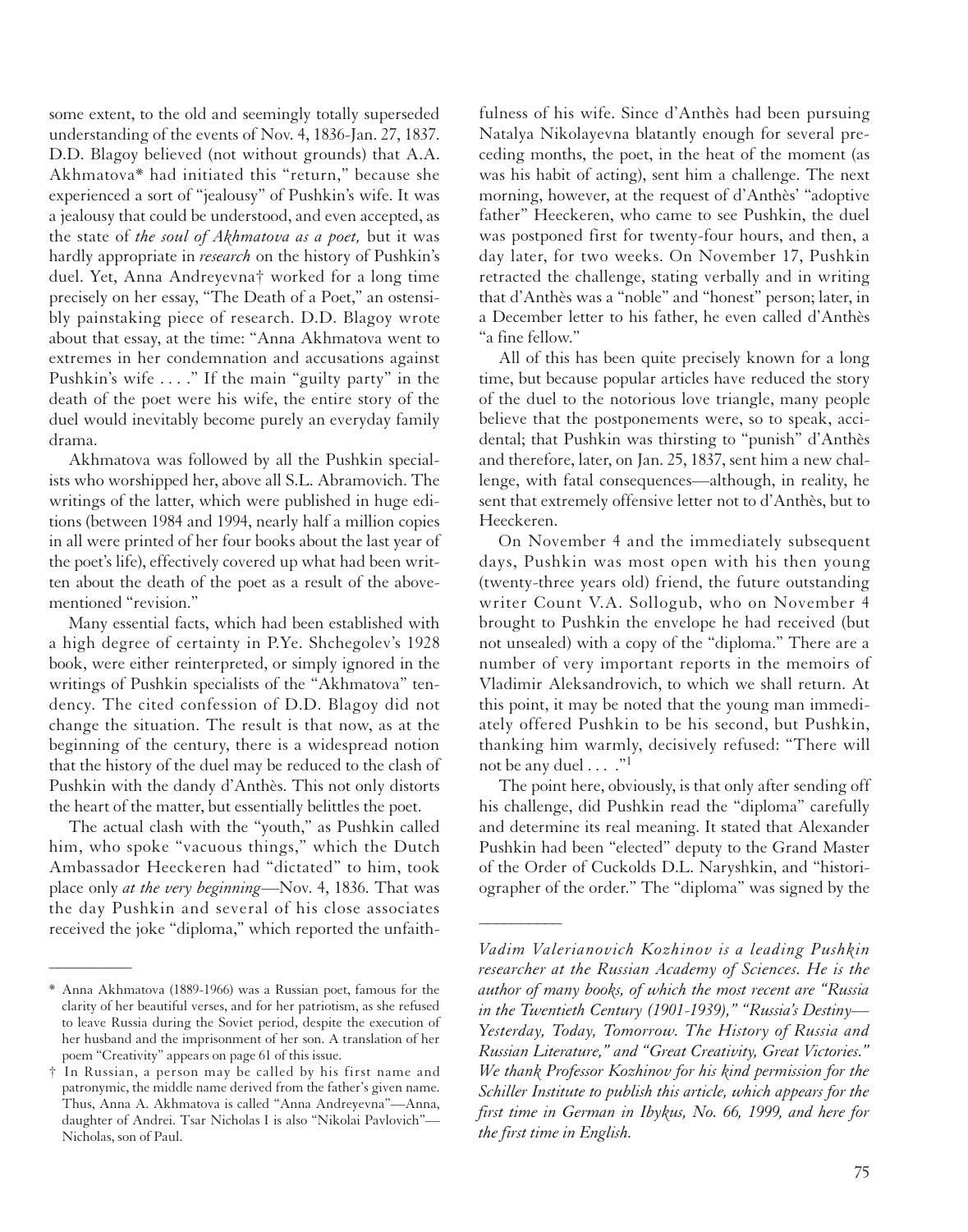"permanent secretary" (of the "Order") Count I. Borkh.

All of these details were, to use the currently fashionable term, highly *semiotical.* First of all, everybody in high society of the day knew that in 1804, the beautiful young wife of D.L. Naryshkin (younger than her husband by as many years as Pushkin's wife was younger than him) had become the mistress of Emperor Alexander I, and that Naryshkin was compensated for his wife's "services" by being given the court  $\frac{5}{8}$ rank of *Oberjägermeister.*<sup>2</sup> And here was Pushkin, "elected" as the "deputy" of Naryshkin— "elected," during the reign of Alexander I's younger brother, Nicholas I!



*A.S. Pushkin*

Moreover, the beautiful wife of "Permanent Secretary of the Order of Cuckolds" Count I.M. Borkh, Lyubov Vikentyevna, was famous for her extremely "light" (even, bluntly speaking, indecent) behavior, about which Pushkin himself spoke. But the main point was that she was of the same age as the poet's wife, and was her relative. Her grandfather, I.A. Goncharov, was the younger brother of N.A. Goncharov, Natalya Nikolayevna's great-grandfather. That is, the name of Count Borkh had been added to the "diploma" because his profligate spouse and Natalya Nikolayevna were kin.3

Finally, it was highly significant that the poet was "elected" as "historiographer of the Order." Half a year after Pushkin's marriage, Nicholas I had appointed him "historiographer," about which Alexander Sergeyevich wrote to his bosom friend P.V. Nashchokin, on Sept. 3, 1831, "The Tsar . . . has taken me into service—i.e., has given me a salary . . . to compile a history of Peter I. God grant the Tsar health!"4

At this point, a short digression on the theme of "the poet and the Tsar" is in order. For a long time, beginning long before the revolution, Nicholas I was portrayed as a furious hater of the poet, who had no other thought than to humiliate and crush him. This is a gross falsification, although it was inevitable that there were certain contradictions and even incompatibility between the Tsar and the poet. Revealing, in this regard, is the death-bed phrase, which many people believe Zhukovsky composed in Pushkin's name: "Tell the Sovereign, that I am sorry to die; I would have been all his"—which means, that in

life, *he was not.* Even if Zhukovsky did compose that phrase, it expresses something nonetheless: Vasili Andreyevich could not fail to acknowledge that the poet belonged to a different spirit and will.<sup>5</sup>

With all due qualifications, the attitude of Nicholas I toward the poet in the last years of his life was, on the whole, favorable, as may readily be demonstrated with numerous facts and eyewitness accounts. Pushkin himself, in his letter to Nashchokin on July 21, 1831, said, "The Tsar is very gracious and amiable with me. The first thing you know, I shall turn into a Tsar's favorite." In February 1835, noting in his diary that Minister of Education

Uvarov was "howling" about his *History of the Pugachov Revolt* as a "scandalous piece of writing," Pushkin summed up: "*Tsar lyubit, da psar ne lyubit*" ["The Tsar likes it, but his huntsman doesn't"]. (The *History* was published with funds provided by the Tsar.)

In discussing all this, by no means do I intend to idealize the Tsar's relationship to the poet. As is well known, after their first conversation on Sept. 8, 1826, Nicholas I told State Secretary D.N. Bludov (as the latter did not conceal), that he had spoken with "the most intelligent man in Russia." But it must be borne in mind that "a most intelligent person" was potentially "dangerous" for the authorities, and Nicholas I, it is clear from a number of his remarks, knew it. Nonetheless, in 1831, the poet received the status of historiographer (albeit somewhat lesser than Karamzin had enjoyed), and the Tsar contributed to and financed his work both on *The History of Pugachov* (being the one to propose, incidentally, the substitution of "the Pugachov revolt" for "Pugachov" in the title), and the monumental, regrettably far from finished *History of Peter.*

Thus Pushkin, reading the "diploma" carefully, saw that it contained, in the accurate words of V.V. Kunin, compiler of the 1988 book *The Last Year of Pushkin's Life,* "the vile suggestion that his rank of *Kammerjunker,* his loans from the Tsar, and even the title of 'historiographer' were all purchased by Pushkin for the same price that Naryshkin had paid for his prosperity. It was impossible to have struck the poet with any greater insult. . . ." (p. 309)

\*\*\*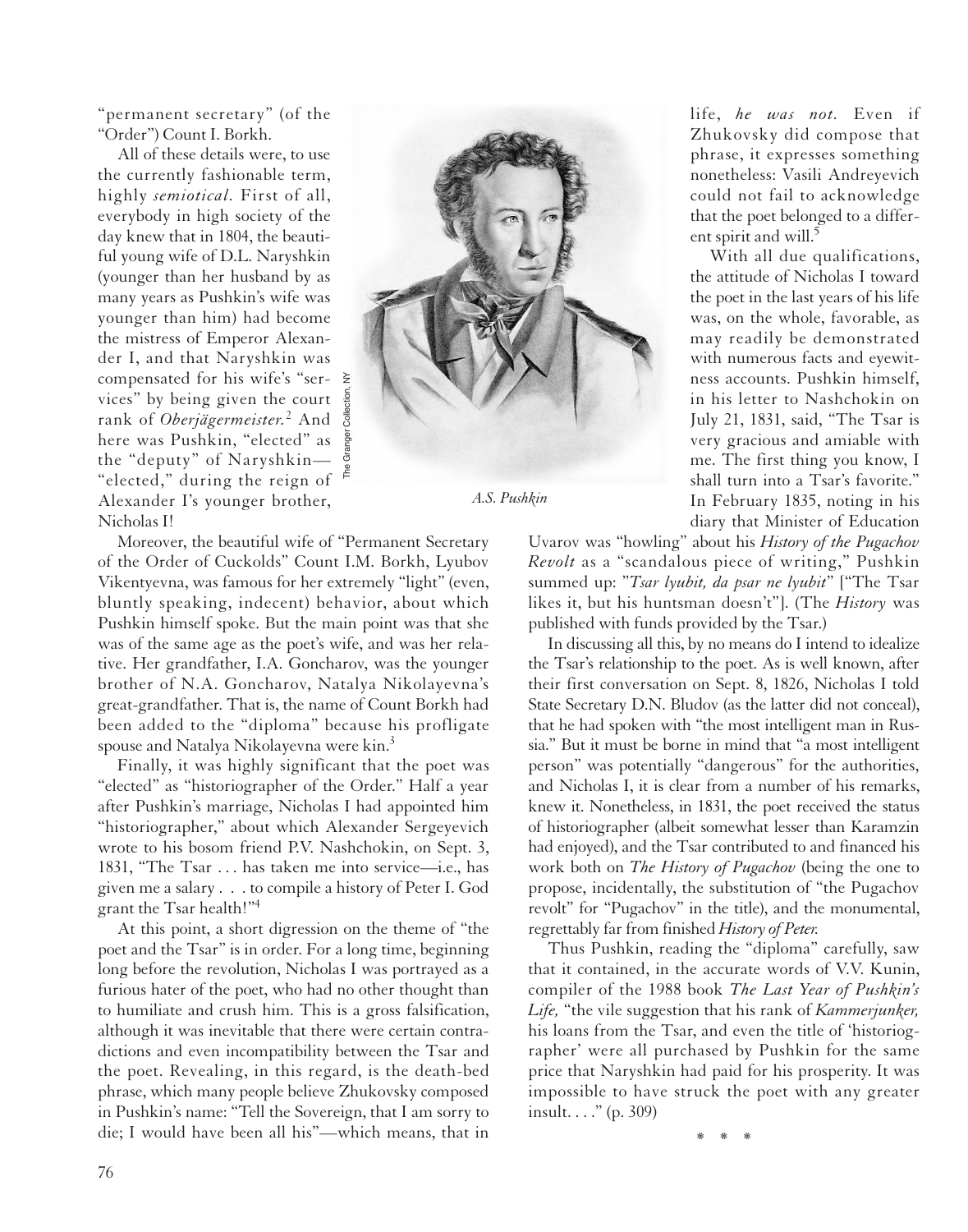I he "vile suggestion" fell on prepared soil. Natalya Nikolayevna was the foremost beauty of the court, and the Emperor's attentions to her were scarcely covert (although there is no basis to speak of anything more than a court flirtation). Upon departing Petersburg without his wife, Pushkin often expressed his disquiet, albeit in a joking way. Thus, in his letter to her from Boldino on Oct. 11, 1833, he instructs her, ". . . don't coquette with Ts." (that is, the Tsar). On May 6, 1836, just half a year before the appearance of the "diploma," he writes to her from Moscow: ". . . about you, my darling, some talk is going about. . . . it seems that you have driven a certain person [beyond any doubt, this meant the Emperor–VVK] to such despair with your coquetry and cruelty, that he has acquired himself in solace a harem of theatrical trainees. That is not good, my angel."

Of course, this may be read as humor, rather than real suspicions, but still . . . . P.V. Nashchokin recalls that already then, in May 1836, Pushkin told him that "the Tsar was pursuing his wife like a young officer." Six months later, on Nov. 4, came the notorious "diploma."

The poet's state of mind after reading the "diploma" was clearly expressed in the letter he sent on November 6 to Minister of Finances Count Ye.F. Kankrin: ". ..I stand indebted to the Treasury . . . for 45,000 rubles . . . ." Expressing his desire "to repay my debt *in full and imme-*

*diately,*" Pushkin states: "I have 200 souls in Nizhny Novgorod Province. . . . As payment of the aforesaid 45,000, I make bold to give over this estate" [my emphasis–VVK].

The partisans of the "Akhmatova" version attempt to explain this act by the poet by "the need to put his affairs in order" (S.L. Abramovich's phrase) on the eve of the duel with d'Anthès. As has already been mentioned, however, Pushkin then agreed to a twoweek postponement, and even affirmed that "there will not be any duel." Moreover, his proposal to Kankrin was essentially a gesture of despair, not "putting in order" his affairs, since Pushkin had effectively transferred the Kistenevo estate, to which he referred in his letter, to his brother

and sister in 1835 (as P.Ye. Shchegolev already showed). Finally, and most importantly, the letter contained an extremely insolent phrase about Emperor Nicholas I, who, Pushkin wrote, "might even order that my debt be forgiven me," but "in such a case I would be compelled to refuse the Tsar's favor, and that might seem an impropri $ety \ldots$ ," etc.

There is no ambiguity in these words. It is clear, that they meant a rejection of any "favors" from the Tsar, insofar as there existed suspicions about his relations with Natalya Nikolayevna.

As already noted, in the immediate period after the appearance of the "diploma," Pushkin was the most open with V.A. Sollogub, who later explained the poet's state of mind by citing the suspicion "of whether she [Natalya Nikolayevna–VVK] had not had relations with the Tsar  $\dots$ ."<sup>6</sup>

It was mentioned above that the partisans of the "Akhmatova" version not only artificially reinterpret the meaning of various facts and texts, but maintain silence about documents that are "inconvenient" for their version. Thus, in S.L. Abramovich's chronicle, *Pushkin, The Last Year,* "there was no room" in approximately 600 pages of the book, for even a reference to the letter to Kankrin, the paramount significance of which is indisputable. The unprecedented boldness of this letter to a minister (!), with the threat "to refuse the Tsar's favor," reveals precisely what was the *main* prob-

> lem for the poet. The question of d'Anthès and even of Heeckeren was relevant *only* in connection with this main problem.

> It will most likely be objected, that what Pushkin wrote and said at the time shows that he was concerned not by the behavior of Nicholas I, but by the intrigues of Heeckeren (and, in part, d'Anthès). It was absolutely impossible, however, to *write* or *speak* at all publicly about the Emperor as a seducer of other men's wives.

There are two texts that diverge in a highly significant way. We have testimony from V.A. Sollogub's *personal* conversation with the prominent man of letters A.V. Nikitenko in 1846: ". . . in connection with the duel, *Natalya Nikolayevna Pushkina* Pushkin's wife was the target of

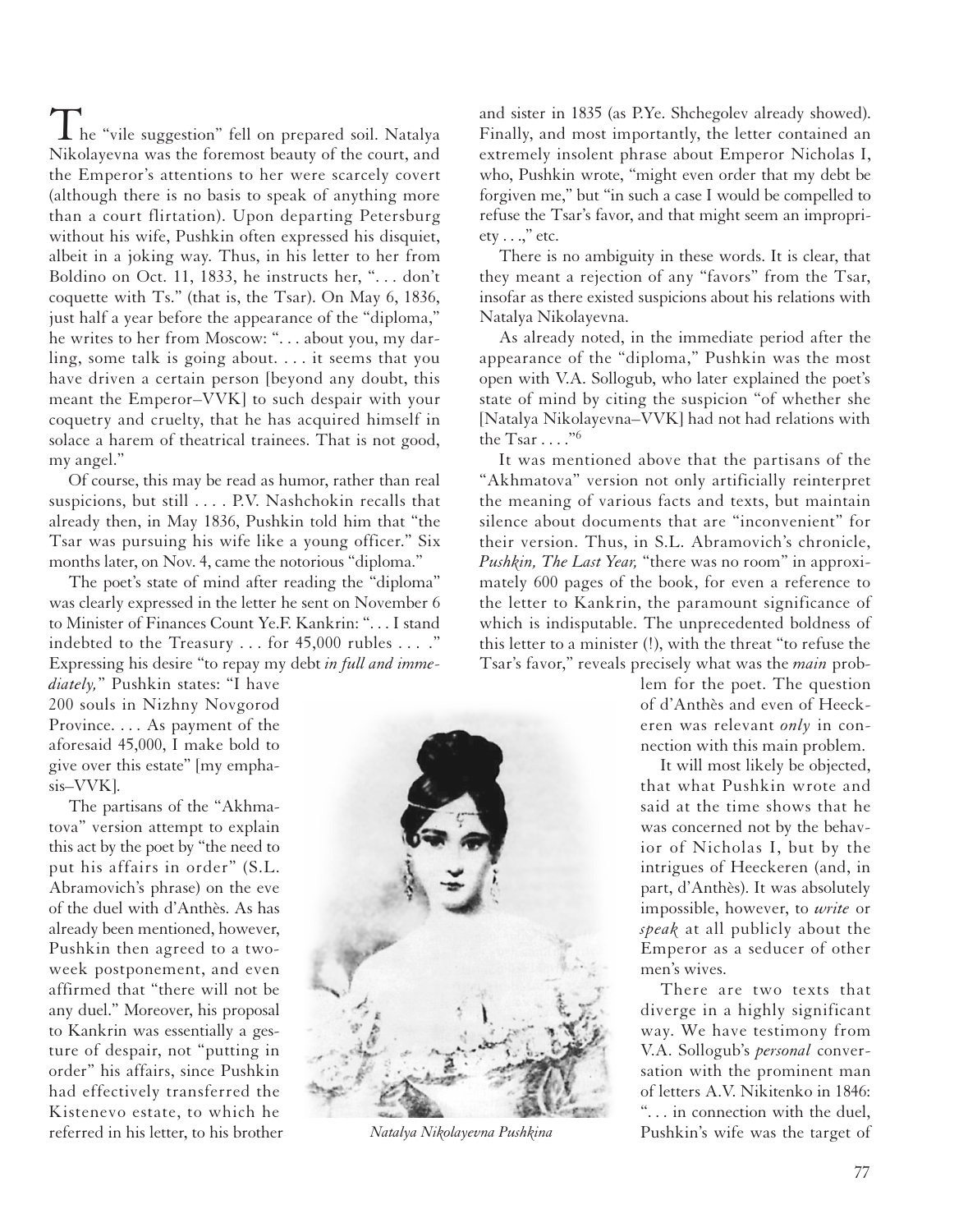accusations that she had relations with d'Anthès. But Sollogub says this is nonsense.... Another reason is suspected . . . whether or not she had relations with the Tsar. This would explain, why Pushkin sought death and hurled himself against all comers. There was nothing left for the poet's soul, except death. . . . "7

But when we turn to the reminiscences, *written* by Sollogub somewhat later (but, not later than 1854) at the request of the poet's biographer, P.V. Annenkov, which presented essentially the same idea of what had happened, we find this: "God alone knows, what he [Pushkin–VVK] was suf-



*Georges d'Anthès, "adopted son" of the Dutch Ambassador Baron Louis van Heeckeren*

fering at that time. . . . In the *person* of d'Anthès [my emphasis– VVK], he sought death. . . . "<sup>8</sup>

Whether or not the poet really "sought death" may be disputed, but the important thing here is something else: Sollogub, setting down in writing what he had communicated verbally before, decided not to mention the Tsar; he only let it be understood, that d'Anthès was *not* the problem.

\*\*\*

Let us now look more closely at the course of events. On the morning of November 4, 1836, Pushkin receives the "cuckold's diploma" and, without reading it thoroughly—owing to his consternation—sends a challenge to d'Anthès, who had been hovering around Natalya Nikolayevna for a long time. The next morning, a frightened Heeckeren comes to see him, and the duel is postponed, first for twenty-four hours, and then, after a second visit on November 6 (the very day of his sending that highly significant letter to Kankrin), for two weeks. At that time, the poet also assures Sollogub that "there will not be any duel."

From November 5 on, Pushkin was working not on preparations for a duel, but on his investigation to determine who had written the "diploma." In particular, he asked his Lycée classmate M.L. Yakovlev for an expert analysis of the "diploma," Yakovlev being a specialist, as the director of the Imperial Typography since 1833. Soon afterwards, no later than mid-November, Pushkin became convinced that Heeckeren had produced the "diploma," although he also believed, and told Sollogub, that the initiator was Countess M.D. Nesselrode, the wife of the Minister of Foreign Affairs. True, Sollogub did not mention her name in his memoirs, which were written no later than 1854, when Nesselrode was still the all-powerful *Chancellor,* but confined himself to the observation that Pushkin "suspected a certain lady, whom he named to me, of having composed . . . the diploma." Many researchers have concluded that this meant Countess Nesselrode, beyond any doubt.

Pushkin believed that

Heeckeren was implicated in the "diploma," for the very reason of his close relations with the Nesselrode couple. In 1829, already, D.F. Fikelmon wrote about Heeckeren in her diary: ". . . a tricky person, duplicitous, unsympathetic; here [in Petersburg–VVK] he is considered to be Nesselrode's spy." Evidently, Pushkin also thought so.

It would have been senseless to accuse the Minister's spouse, but since Pushkin was convinced that Heeckeren had actually "produced" (his word was "fabriquée") the "diploma," on November 16 he challenged Heeckeren's "adopted son" (as the memoirs of K.K. Danzas make clear, "Heeckeren could not take part in a duel, because of his official position"), who had to have been party to the "production." This was essentially a *second* challenge, which had a *different* purpose: On November 4, Pushkin had challenged the "suitor" of his wife, but on November 16, he was addressing a party to the production of the "diploma."

In early November, as already noted, Pushkin refused Sollogub's offer to be his second, because "there will not be any duel." When, on November 16, he told Sollogub: "Go and see d'Archiac [d'Anthès' second–VVK]. Arrange with him only the material side of the duel. The bloodier, the better. Do not agree to any negotiations."—Sollogub was thunderstruck, by his own account.

Pushkin's new challenge was indeed in striking contrast to his behavior on November 5-6, when he had readily agreed to a postponement of the duel after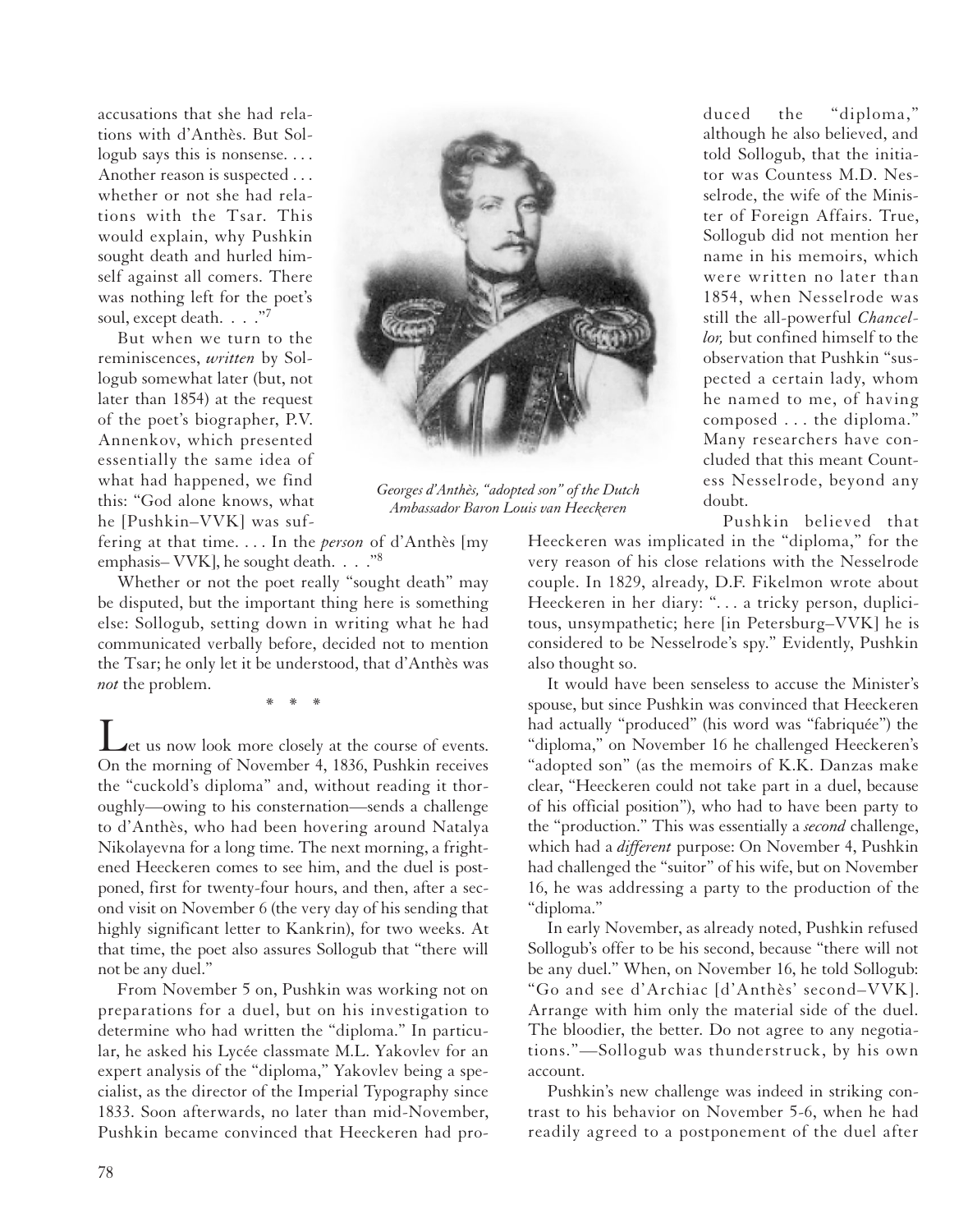Heeckeren's "explanations."<sup>9</sup> According to the wellinformed P.A. Vyazemsky, "Pushkin, touched by the distress and tears of the father [i.e., Heeckeren, the "adoptive father" of d'Anthès–VVK], said, ". . . not just a week; I'll give you two weeks' postponement, and I pledge on my word of honor not to move the affair forward before the appointed day and, upon meeting your son, to act as if nothing had transpired between us." On November 16, however, Pushkin categorically stated: "Do not agree to any negotiations."

Still, the duel did not take place, since, as is well known, d'Anthès announced on November 17 that he was seeking the hand of Natalya Nikolayevna's sister Yekaterina in marriage. Pushkin took this as total capitulation by d'Anthès, and agreed to withdraw his challenge. He had no intention, however, of dropping the fight against those he believed to have produced the "diploma" (in d'Anthès, he saw only a puppet in Heeckeren's hands). On November 21, Pushkin told Sollogub: ". . . I do not want to do anything without your knowledge. . . . I shall read you my letter to old man Heeckeren.10 I'm through with the son. Now give me the old man."

This letter said, in particular, that Heeckeren had composed the "diploma." The very same day, Pushkin wrote another letter—to Minister of Foreign Affairs Count Nesselrode. Strangely enough, this letter (it begins with the salutation "Count," with no name) is considered to have been addressed to Count Benkendorf, despite its acknowledged fundamental differ-

The Granger Collection, NY

ence in tone and style from Pushkin's fifty-eight known letters to Benkendorf.<sup>11</sup>

P.Ye. Shchegolev, with good grounds, initially identified it as a letter to Nesselrode, but he later learned that one day later, on November 23, Benkendorf and Pushkin called on the Emperor, and he began to have doubts about the addressee. The question naturally arose, of whether the chief of the Third Section, having received this letter,  $\geq$ had not arranged for the poet to meet with Nicholas Pavlovich.

It subsequently was established, in any event, that  $\frac{g}{r}$ Pushkin did not even send



this letter to its addressee. Nonetheless, in defiance of all logic, it continues to be published as a letter to Benkendorf. The fact of the matter is, however, that a letter accusing a citizen of a foreign country, never mind an ambassador, of composing the "diploma," would have been addressed precisely to the Minister of Foreign Affairs. An even more important feature is that Pushkin's letter expressed overtly hostile scorn for the addressee (for example: "I neither can nor will provide anyone whatever with the proofs for what I assert . . ."), such as is never found in any of Pushkin's letters to Benkendorf, and could not be in this instance, because the chief of the Third Section, unlike Nesselrode, had nothing to do with the "diploma."

The Nesselrode-Heeckeren connection will be further discussed below. On November 21, Pushkin read to Sollogub his extremely offensive letter to Heeckeren. Sollogub immediately sought out V.A. Zhukovsky, who straight away went to Pushkin and convinced him not to send the letter. The next day, Zhukovsky asked Nicholas I to receive Pushkin, and the poet's conversation with the Tsar took place on November 23.

nfortunately, the content of this conversation of theirs, as well as the next one, which took place three days before the duel, can only be guessed. It appears to be accurate to suppose, that on November 23 Pushkin promised the Emperor not to allow matters to reach the point of a duel, since otherwise there would be no reason for the phrase in

\*\*\*

the note Nicholas sent to the dying poet around midnight on January 27: ". . . accept my forgiveness." More important, is *why* this promise was given, and why for exactly two months, until January 23, the facts show that Pushkin had no intention of breaking it. True, he categorically refused to have any contact with Heeckeren and d'Anthès, who on Jan. 10, 1837 married Natalya Nikolayevna's sister and thereby became a relative. This refusal, while expressing hostility, also served as protection against clashes (the adversaries were constantly in each other's company at balls and *Tsar Nicholas I* receptions).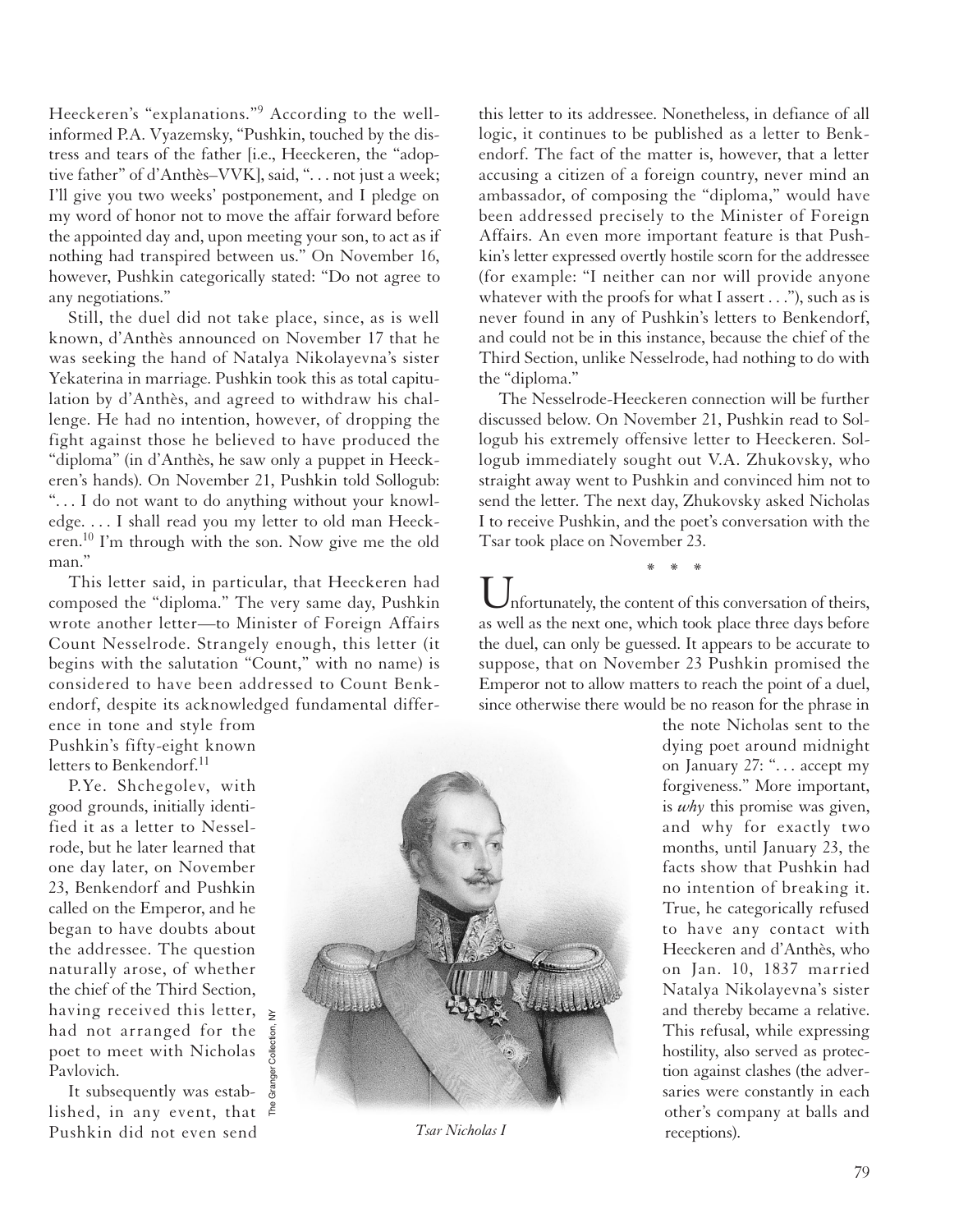The partisans of the "family" version of the duel maintain that d'Anthès and Heeckeren, supposedly having learned of Pushkin's promise to the Tsar not to resort to a duel (and this is, it must be said, a lightweight supposition), acted ever more blatantly because they thought they could do so with impunity, thus driving the poet into a state of extreme agitation, in which he sent his insulting letter to Heeckeren.

It is known, that a sharp change in the poet's mind took place between January 22 and 25. On January 16, Pushkin's dear friend Ye.N. Brevskaya, his neighbor at Mikhailovskoye, whom he had known since she was a little girl, arrived in Petersburg. They met on January 18 and January 22 and had calm conversations, but on January 25, Pushkin stunned her by telling her of the impending duel.

Thus, the shift took place on January 23-24. Brevskaya's reminiscences also provide the key to understanding the causes of the shift. Pushkin told her, that the Emperor "knows all *my* business." From Nicholas I himself, we hear that he talked with Pushkin three days before the duel—that is, the 23rd or 24th—and that Pushkin made the striking admission, that he suspected him of "paying suit" to Natalya Nikolayevna (from which it follows, that Pushkin to some extent *believed* the "diploma" that he had received).

There is no doubt, that this last conversation took place at the ball at Count I.I. Vorontsov-Dashkov's, which took place from 10:00 p.m. on January 23 until 3:00 a.m. on the 24th. The earlier occasion on which Pushkin could have met with the Emperor was January 19, at the opera in Bolshoy Kamenny Theater, but Nicholas I mentioned "three days," not a period of more than a week, and it is known that he had an excellent memory.

This conversation between the poet and the Tsar is, it appears, the main mystery. It may be surmised that, in the course of their conversation, he was convinced of the absolute falsehood of his suspicions and, consequently, of the slanderous nature of the "diploma," which, he believed, Heeckeren had put together; and that, as a result, Pushkin wrote and sent to Heeckeren the wellknown letter of January 25. It has long been noted, that the poet's state of mind at that time was expressed in the letter he wrote the next day, January 27, to Gen. K.F. Tol, in which he cited the case of a slandered military officer, generalizing with great meaning: "No matter how strong the prejudice of ignorance may be, no matter how avidly slander may be accepted, one word . . . destroys them forever. . . . *The truth is mightier than the Tsar.* . . ."

It is highly probable that this phrase is connected

with the conversation with Nicholas on the night of January 23-24. But that, of course, is only a surmise. What is indisputable, is that it was precisely the conversation with the Emperor (whatever its nature may have been) that *determined* the shift in the poet's mind and conduct.

I expect the objection, that a whole array of witnesses attributed this shift to the unrestrained pranks of d'Anthès—in particular, during that same ball at Vorontsov-Dashkov's. This argument is bolstered, by Pushkin's saying in his letter to Heeckeren: "I cannot permit your son . . . to dare to speak a word to my wife, nor still less to recite guardhouse puns to her. . . ." (This referred to a crude witticism of d'Anthès at that ball.)

It has to be taken into account, however, that, first of all, nobody at the time knew about Pushkin's conversation with the Tsar, and, secondly, that the poet could not, of course, mention it in his letter to Heeckeren. Strangely enough, no concentrated attention has ever been given to one very significant opinion of P.A. Vyazemsky, who investigated the reasons for Pushkin's death more than anybody else. In February-April 1837, he wrote dozens of lengthy letters about it to various people, in which he essentially reduced everything to a family drama. It appears, however, that he continued the investigation, and ten years after the duel, in 1847, he published an article in which he said the following:

"The time has not yet come for a detailed investigation and clear exposition of the mystery, surrounding Pushkin's unfortunate demise. But in any event, *knowing the course of events* [my emphasis–VVK], we can state positively that malignant joy and malicious gossip will have little to gain from a dispassionate investigation and exposure of the essential circumstances of this sad event."12 It is difficult to explain this impossibility of "exposing" the circumstances, other than by the implication of the Tsar himself in the matter. The long-lived Vyazemsky, however, returned once again to this article of his, nearly *thirty* years later, when he substantially edited it for the publication of his collected works, which began in 1878. He left the just-cited phrase unchanged. Thus, even more than forty years after the duel, it was impermissible to "expose the essential circumstances"; they were clearly a matter of interests of State, not private interests.

As has been said, Pushkin was convinced that Heeckeren had produced the "diploma" (although he saw that someone behind him had commissioned it). There is no hard proof of this. The supposition of a number of authors, that Heeckeren had intended for the "diploma," by making a target of the Emperor, to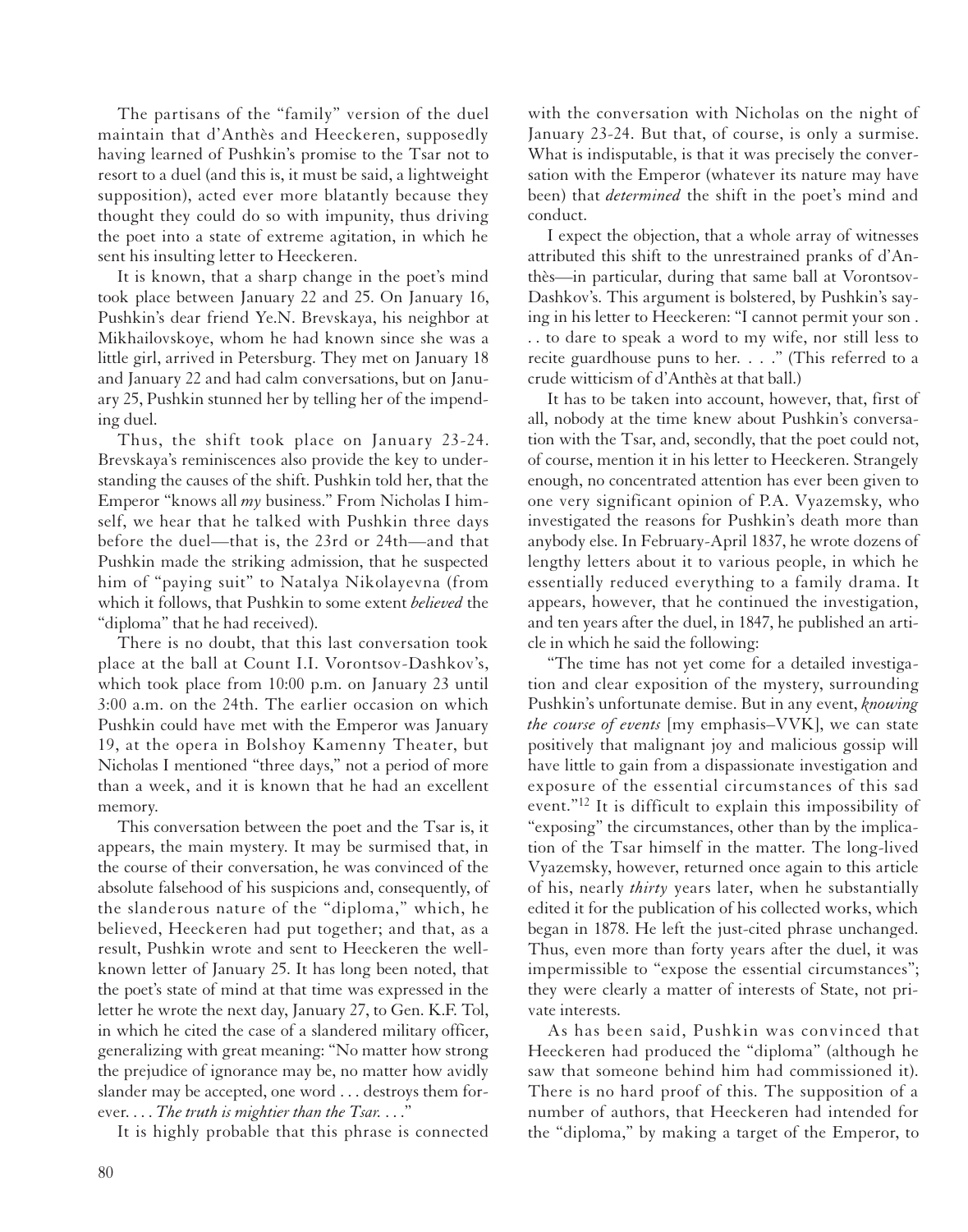divert Pushkin from d'Anthès, will scarcely hold up, since such a shifting of the blame to Nicholas I was too risky for d'Anthès, who was paying suit to Natalya Nikolayevna.

We shall return to the question of how the "diploma" was prepared. Ultimately, what is important for an understanding of the course of events, is the fact that Pushkin was *certain* of Heeckeren's guilt, but that his overriding *main* concern was—as is evident from Nicholas I's report of the main point of their last conversation: "I suspected you of paying suit to my wife"—the question of the accuracy of the information contained in the "diploma." Having made sure, so I think, in the course of his conversation with Nicholas I, that it was absolutely false, $^{13}$  the poet could not restrain himself from sending the letter to Heeckeren (as he had been able to do in November 1836).

It is important (although hitherto insufficiently considered so) that, upon acquaintance after the poet's death with his letter to Heeckeren and the text of the notorious "diploma," the Tsar reacted to them essentially as Pushkin had. Heeckeren immediately became "a vile rascal" in his eyes, whom he ordered to be expelled from Russia in a humiliating fashion; Nicholas was especially incensed, no doubt, by the intrigues against himself, more than by those against Pushkin (the "diploma" contained a fairly transparent hint about his imagined relations with Natalya Nikolayevna). Some researchers have speculated about how the Tsar came to know that Heeckeren had produced the "diploma," but the natural presumption is the simple solution—that he believed what was stated in Pushkin's letter, which became known to him.

It should be added that, in expelling the Ambassador (who had, incidentally, the rank of Minister Plenipotentiary), the Emperor made no allowances for the deliberate offensiveness of this act to The Netherlands. He did offer a written explanation to the Prince of Orange, who was married to his sister Anna, but the Russian Ambassador to The Netherlands nonetheless reported to Nesselrode: "I cannot but remark upon the heavy feelings, which this entire affair has evoked here, and I do not conceal from Your Excellency, that the circumstances, surrounding the departure of Baron Heeckeren from St. Petersburg, evidently caused some offense here."

Finally, of considerable importance is the sharp shift in Empress Alexandra Fyodorovna's attitude to the conflict between Pushkin and Heeckeren. It is known that her sympathies had lain with "the father and son." On January 28, the day after the duel, she wrote in her diary: "Pushkin behaved unforgivably; he wrote impudent letters to Heeckeren, leaving him no possibility to avoid a duel." A week later, however, on February 4, Alexandra Fyodorovna notes: "I wish they would go away, the father and son.—I know now the *whole* of the anonymous letter, which was *foul,* and, at the same time, partially *true*" (that is, she had noticed her spouse's interest' in Natalya Nikolayevna). The Pushkin researchers of the "Akhmatova" tendency ignore this highly significant diary entry.

\*\*\*

Like many other people, I doubt that Heeckeren was party to producing the "diploma"—if only because it would have been extremely risky for him to undertake such a forgery (being already implicated in d'Anthès' lady-killing antics). It might seem to speak in favor of his involvement, that Nicholas I, who, of course, had great possibilities for obtaining information, believed in Heeckeren's guilt. The court personage Prince A.M. Golitsyn, however, reports that Nicholas' son, Alexander II, heard a different story: "The Sovereign Alexander Nikolayevich . . . said quite loudly, in a small group of people, 'Well, now they know the author of the anonymous letters [i.e., the copies of the "diploma"–VVK], which were the cause of Pushkin's death; it was Nesselrode'."<sup>14</sup> The text does not make clear whether this meant the Count, or the Countess; P.Ye. Shchegolev believed it was the latter.

It is unlikely, also, that the "semiotical" names in the "diploma," discussed above—D.L. Naryshkin and, especially, I.M. Borkh—were introduced into the text by Heeckeren. Although he was well informed about many things in the life of Petersburg high society, he would unlikely have known, for example, that Borkh's profligate wife was Natalya Nikolayevna's second cousin once removed.

Nesselrode and his wife, by contrast, knew Borkh personally. The latter had served in the Ministry of Foreign Affairs since 1827. As for Naryshkin, the Nesselrodes knew him and his wife very well, as well as his wife's daughter, Sofia, whose natural father was Alexander I: Yet another Ministry of Foreign Affairs official, A.P. Shuvalov, sought Sofia's hand in marriage, and Nesselrode had intervened on behalf of his promotion to the rank of *Kammerherr.* 15

It is well known, that the Nesselrodes really hated Pushkin, who had been assigned to Ministry of Foreign Affairs service in his early years, beginning June 1817. On July 8, 1824, it was under pressure from Nesselrode, that Alexander I dismissed the poet from the service and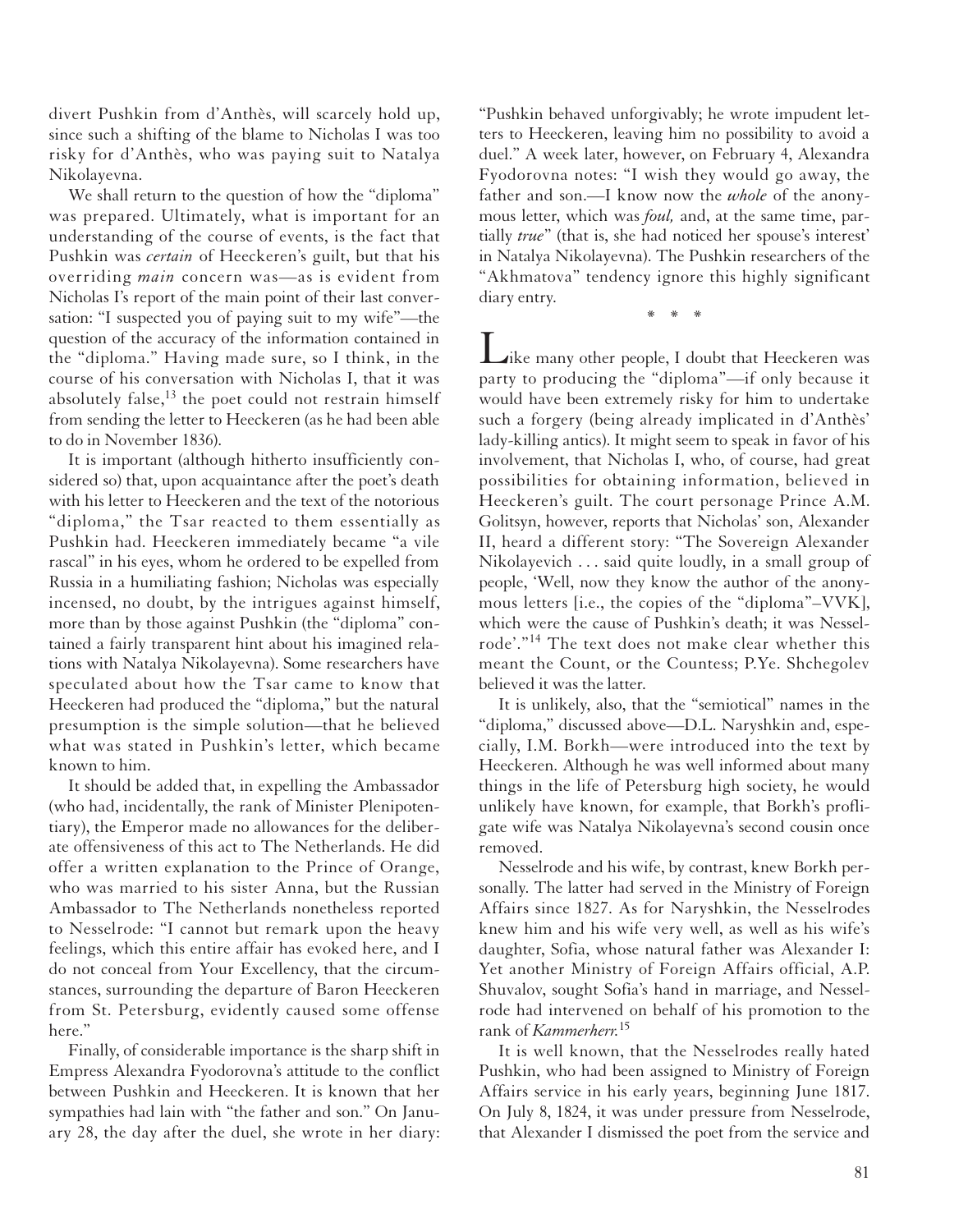exiled him to the village of Mikhailovskoye.

On Aug. 27, 1826, however, Nicholas I lifted the exile and ordered Pushkin's return to the Ministry of Foreign Affairs. It is revealing that Nesselrode, at the risk of incurring the Tsar's displeasure, refused for more than three months to pay Pushkin his allotted annual salary of 5,000 rubles.

P.P. Vyazemsky, the poet's son, testifies to the existence of acute animosity between Pushkin and Countess Nesselrode. It should also be mentioned, that the Nesselrodes were very well disposed toward Heeckeren and, for special reasons, d'Anthès; the latter was a relative or, more precisely, an in-law of Count Nesselrode. His mother, Maria-Anna-Luisa (1784-1832), was the daughter of Count Gatsfeldt, whose sister married Count Franz Nesselrode (1752-1816), of the same family as Count Wilhelm Nesselrode (1724-1810), the Russian foreign minister's father. (These connections were traced by P.Ye. Shchegolev.) There was nothing unnatural, therefore, in the minister's wife serving as the sponsoring "mother" (the "father" was Heeckeren) at the wedding of d'Anthès with Yekaterina Goncharova on Jan. 10, 1837.

This picture would seem to establish some grounds for attributing the involvement of Countess M.D. Nesselrode and, ultimately, the Count himself, in composing the "diploma," to their *personal* hostility towards Pushkin. The essential point, however, seems to lie elsewhere.

The well-informed P.P. Vyazemsky wrote that Countess Nesselrode was "a powerful representative of the international areopagus, which held its sessions in the Paris suburb of St. Germain, at the salon of Princess Metternich in Vienna, and at Countess Nesselrode's salon in Petersburg." It is quite understandable, Pavel Petrovich wrote, "that this representative of the cosmopolite oligarchical areopagus hated Pushkin. . . . Pushkin missed no opportunity to lampoon his stubborn antagonist, who after Pushkin's death, Tyutchev (who wrote about that death as "regicide"), in a sense, took the baton from him in opposing Nesselrode.<sup>16</sup>

In the somewhat pretentious, but essentially true words of D.D. Blagoy, Nesselrode and his circle were "an anti-popular, anti-national elite of courtiers, . . . who had long harbored malice against the Russian national genius who opposed them."

This conflict grew more acute, D.D. Blagoy showed, as Nicholas I increasingly extended his patronage to Pushkin. From the standpoint of the "courtiers' elite," there was a growing "danger that the Tsar . . . might listen to the voice of the poet." The facts are eloquent enough: At the end of 1834, the *History of the Pugachov Revolt* appears in print, for the publication of which the Emperor gave 20,000 rubles and which he intended to take into account during elaboration of his policy on the peasant question; in the summer of 1835, Nicholas I lends 30,000 rubles to Pushkin, who is then working on the history of Peter I; in January 1836, he permits publication of Pushkin's journal, *Sovremennik,* the first three issues of which come out in April, July, and early October of 1836 (i.e., one month before the appearance of the "diploma"), and, despite being called a "literary" journal, its pages contain no small amount of "political" writing.

N.N. Skatov, one of our leading Pushkin scholars, recently published a comprehensive study of the multifaceted "rapprochement" of the poet with the Tsar during the 1830's.17 In another article, Nikolai Nikolayevich rightly wrote that antagonism between Pushkin and the Nesselrode camp was *inevitable:* "If we look at the anti-Russian policy (and all the subsequent events demon-

could scarcely speak Russian, with epigrams and anecdotes."

The clash between Pushkin and the Nesselrode couple was other than "personal" in nature, as D.D. Blagoy wrote convincingly in his above-mentioned research. It was the most profound sort of confrontation—political, ideological, and moral. It may be mentioned that,





*Congress of Vienna diplomats: Austria's Prince Klemens Metternich (left), Britain's Viscount Castlereagh (above).*

strate that this is what it was) of the 'Austrian Minister of Russian Foreign Affairs' [the going ironical title of Nesselrode–VVK], then it is clear that it had to be aimed, sooner or later, against *the fulcrum of Russian national life*— Pushkin."18

Taking all of this into account, there is a basis for agreement with D.D. Blagoy's conclusion that the notorious "diploma," which he believed was conceived in the salon of Countess Nesselrode, was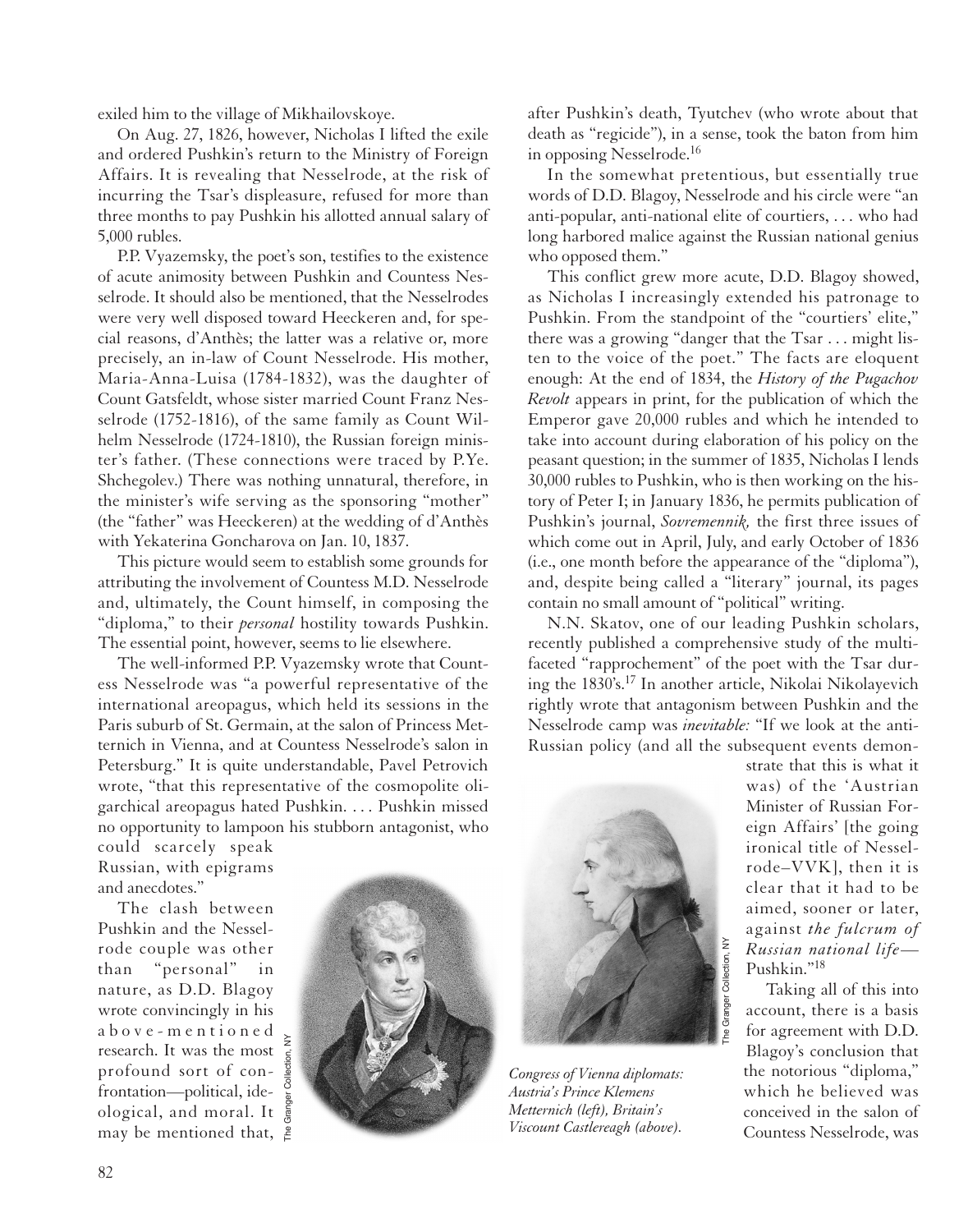designed to lure Pushkin "into direct collision with the Tsar, which could lead to the gravest consequences for him, in light of the poet's wellknown passionate, 'African' disposition," and it did. M.A. Korf (Pushkin's Lycée classmate), who observed Countess Nesselrode at close quarters for many years, remarked, "Her enmity was terrible and dangerous."

A conflict with the Emperor, regardless of its ostensible pretext, in no way fits the framework of a "*family* drama" (unlike a conflict with d'Anthès).

Although there is scant supporting evidence for a decisive role of the Nesselrode

salon in the appearance of the "diploma," a number of well known, and quite diverse, researchers were convinced of that role; D.D. Blagoy was not the first. In 1928, P.Ye. Shchegolev remarked, that "the involvement of the wife of the Minister of Foreign Affairs was a bit too close." In 1938, G.I. Chulkov, author of a book about Pushkin and one about the Russian emperors, wrote: "In M.D. Nesselrode's salon . . . the idea of the Russian people's right to an independent political role was excluded. . . . They hated Pushkin, because they discerned in him a national force, which was entirely alien to them in spirit. . . ." In 1956, I.L. Andronnikov asserted: "Countess Nesselrode's hatred for Pushkin was boundless. . . . Contemporaries suspected her of having composed the anonymous 'diploma'. . . . There is almost no doubt, that she inspired that base document."

It may be objected, that these are statements by representatives of post-revolutionary, Soviet literary scholarship, which was typically politicized and ideologized. But, in 1925, one of the most profound Pushkin scholars, the poet Vladislav Khodasevich (who was no "Soviet"), published a short article in an emigré newspaper, titled "Countess Nesselrode and Pushkin."19 He wrote with great conviction that the Countess had commissioned the "diploma."

\*\*\*

 $\Lambda$ s stated above, Heeckeren's participation in making the "diploma" seems quite dubious, despite his closeness

to the Nesselrodes. More likely to be accurate is the version suggested by G.V. Chicherin, although his relevant letter to P.Ye. Shchegolev, which was published in  $1976$ ,<sup>20</sup> more than two decades ago, has not been duly noted by Pushkin scholars (evidently, because of the hegemony of the "family" interpretation of events).

It should be borne in mind that G.V. Chicherin, best known as the People's Commissar of Foreign Affairs from 1918 to 1930, belonged, first of all, to a family that produced several prominent diplomats, who were well informed about what was going on in the Ministry of Foreign Affairs under Nes-

selrode, and, secondly, that his grandfather<sup>21</sup> and other relatives knew Pushkin personally. G.V. Chicherin, one would think, was relying on his rich family traditions.<sup>22</sup> G.V. Chicherin's letter of Oct. 18, 1926, takes it as a given, that Countess Nesselrode was the initiator of the "diploma," but says that it was executed for her not by Heeckeren, but by F.I. Brunov (or Brunnov), an employee of the Ministry of Foreign Affairs. This person, it may be noted, had served with Pushkin in Odessa in 1823-24, and had annoyed the poet with his subservience to superiors. In the 1830's, Brunov became a "special assignments officer" for Nesselrode, and in 1840 he received the prestigious post of ambassador to London, for his performance of his duties or, rather, his services. In any event, on the eve of the Crimean War, which was so fatal for Russia, Brunov (as shown in Ye.V. Tarle's outstanding study, *The Crimean War*) repeatedly sent dispatches to Petersburg that were full of disinformation, assuring that Great Britain had no intention of launching war against Russia.

Of course, the question of Brunov's role requires special research, but it is strange, to say the least, that, for many years, nobody has undertaken such a study.

The above interpretation of the events of Nov. 4, 1836- Jan. 27, 1837 may, of course, be disputed. But it seems inarguable that there was a *historical* background to the poet's death, not only a "family" one, despite the fact that most recent writing on the matter ignores this.

The above-cited testimony of V.A. Sollogub, Ye.N.



*Count Karl Robert Nesselrode, Russian Minister of Foreign Affairs*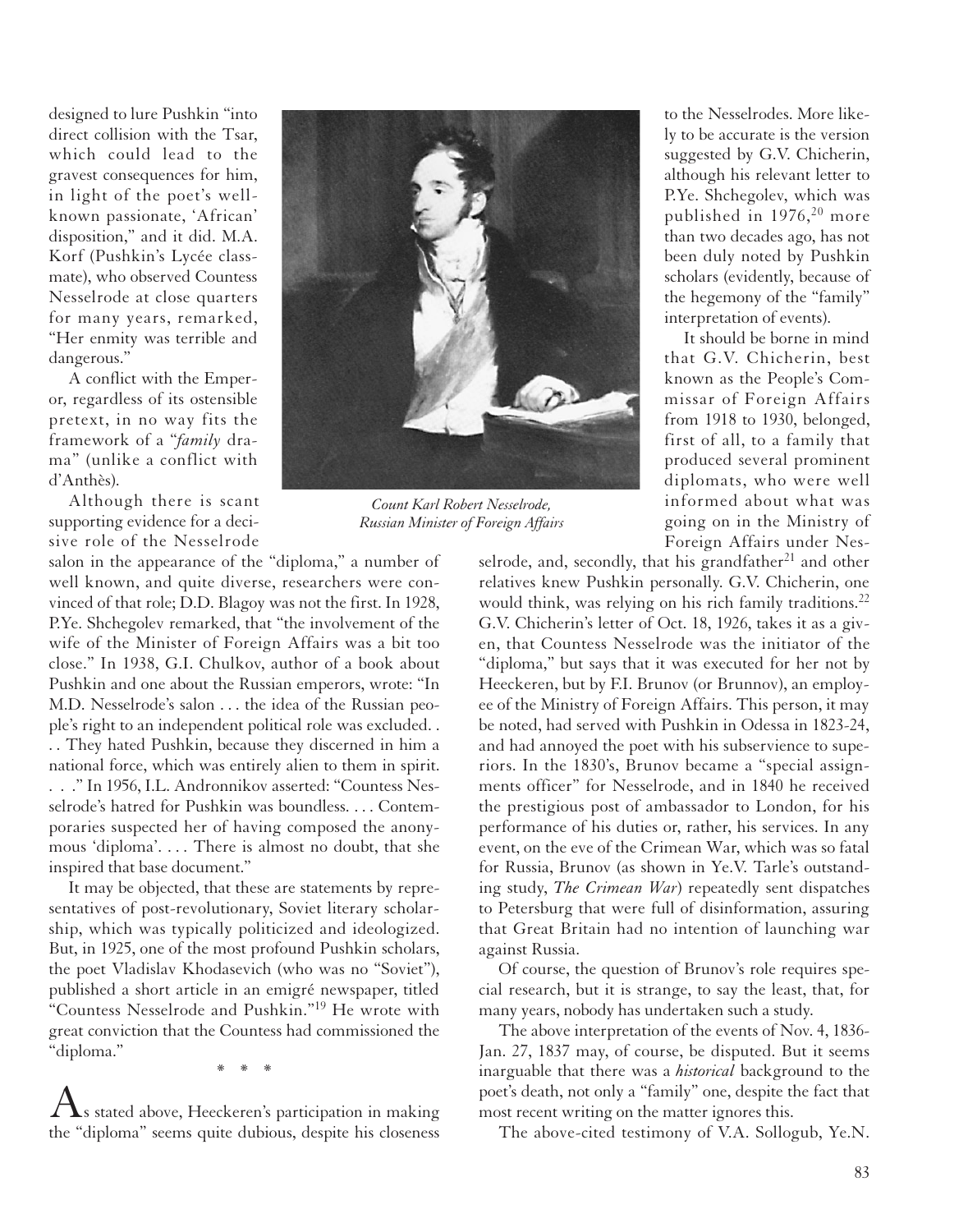Brevskaya, Nicholas I himself, Pushkin's letter to Kankrin, hints in the writings of P.A. Vyazemsky, etc., show clearly enough that the heart of the matter was a collision between the poet and the Tsar. Its point of departure was the "diploma," which fell onto the prepared soil of Pushkin's suspicions.

The "diploma," once again, was composed not for somebody's "personal" interests, but for the purpose of setting the poet at odds with the Emperor, since there was well-founded concern, that Pushkin might come to exert significant influence on his policy. This does not mean, of course, that the duel of January 27 was "preplanned" in the Nesselrode salon; rather, the "diploma" was the "launch mechanism" of the agonizing tribulations and later events, which ultimately led to the duel.

Finally, there is the testimony of Emperor Alexander II, P.P. Vyazemsky, and, in later years, G.V. Chicherin, relying on family traditions, as well as Pushkin's sharply worded letter to Nesselrode (absolutely groundlessly published as a letter to Benkendorf)—all of which indicate, with no ambiguity, that the "diploma" came out of the Nesselrode salon. In M.A. Korf's words, that salon was, during the second half of the 1830's, "unquestionably the foremost in St. Petersburg," playing an influential, directly *political role.* Thus, it is inappropriate to reduce the production of the "diploma" to a matter of settling *personal* accounts. This was a struggle on the historical stage, and Pushkin's death was a genuine historical tragedy. I recall his lines:

It is, for certain, on the great road That I shall die, God has ordained . . .

It cannot be denied that this historical tragedy had the *superficial* appearance of a family one, and so it was seen, and continues to be, by the great majority of people. The "triangle" of Natalya Nikolayevna-Pushkin-d'Anthès (together with his so-called "father") masks a different triangle, to take the same geometrical figure: Nicholas I-Pushkin-the influential Nesselrode salon (ultimately, the Minister himself). The poet's death in that collision was a *historical* tragedy, in the full sense of the word.

 $\mathbf 1$  here is one other aspect of the matter, which provides additional arguments in favor of the idea of these events presented above. As is well known, a number of people close to the poet—the Vyazemskys, the Karamzins, the Rossets, and others—harshly criticized his behavior on the eve of the duel, since they supposed that it was motivated by excessive and unfounded *jealousy* of d'Anthès.

\*\*\*

Many people will find it difficult to agree with me, but it should be stated that these people were, from their standpoint, more or less *right.* Insofar as it appeared to them that the poet was moved chiefly, or even exclusively, by jealously of d'Anthès, their reproaches are understandable and, in a sense, fair.

On the evening of January 24, that is, after his conversation with the Emperor and two days before the duel, Pushkin spent the evening at the home of Prince P.I. Meshchersky, who was married to Karamzin's daughter Yekaterina Nikolayevna. Vyazemsky was present, as was the historian's other daughter, Sofia, and others—including d'Anthès and his wife. Sofia Karamzina wrote to her brother Andrei about that evening: "Pushkin grinds his teeth and puts on his tiger expression. . . . Overall, it is very strange, and Uncle Vyazemsky says he is going to stay out of this and not see the Pushkins any more."

Sofia Nikolayevna considered what was happening to be "very strange," that is, it could not be explained by the facts known to her. It was as if she guessed that there was something else involved, besides the infamous jealousy, although ultimately the people around Pushkin thought that was the main factor.

Even more significant is that the next day, the poet tried to convince his friends that he was not jealous. On the evening of January 25, he was at the Vyazemskys, again in the presence of d'Anthès and his wife. The host was not there: Vyazemsky had gone to a ball at the Myatlevs, perhaps carrying out his promise not to see the Pushkins. Later on, however, the wife and son of Vyazemsky both recalled what the poet had said to them about d'Anthès: "... my accounts with that young man are settled"—that is, it was a matter not of jealousy of the vulgar young man, but of something else.

It is clear that Pushkin could not talk about the Emperor's role; he alluded to it the same day (and there are no other known instances of his) in conversation with the *provincial* landowner Ye.N. Brevskaya (*vide supra*), who did not have ties with Petersburg high society.

I repeat: Pushkin's friends, convinced that the reason for his behavior was jealousy of d'Anthès, were essentially correct in their reproaches. From that standpoint, too, the position of S.L. Abramovich, the above-mentioned contemporary Pushkin researcher, is illogical; she proposes essentially the same interpretation of the pre-duel situation as Pushkin's friends did at the time, but then she angrily accuses them for their reproaches against the poet!

Since the notion of the duel as the result of a purely family conflict dominated so thoroughly, a number of prominent people also "reproached" the poet, even *after his death!*